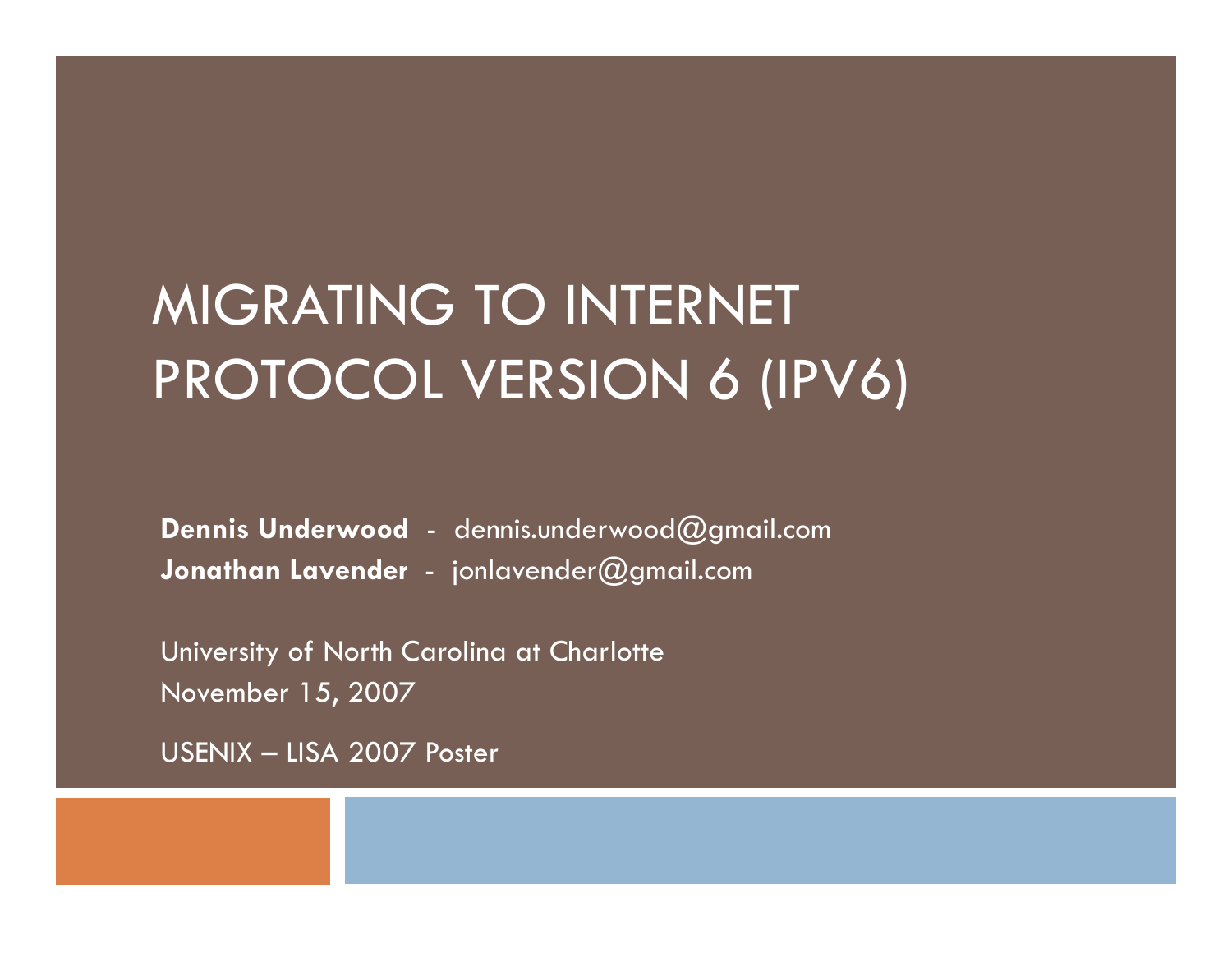### Problems

- $\Box$  Infrastructure migration to IPv6 is a long term necessity
- $\square$  Experience with protocol is limited.
- $\Box$  Implementation and usage policies need to be established.
- $\Box$  IPv6 capabilities are present on most networks.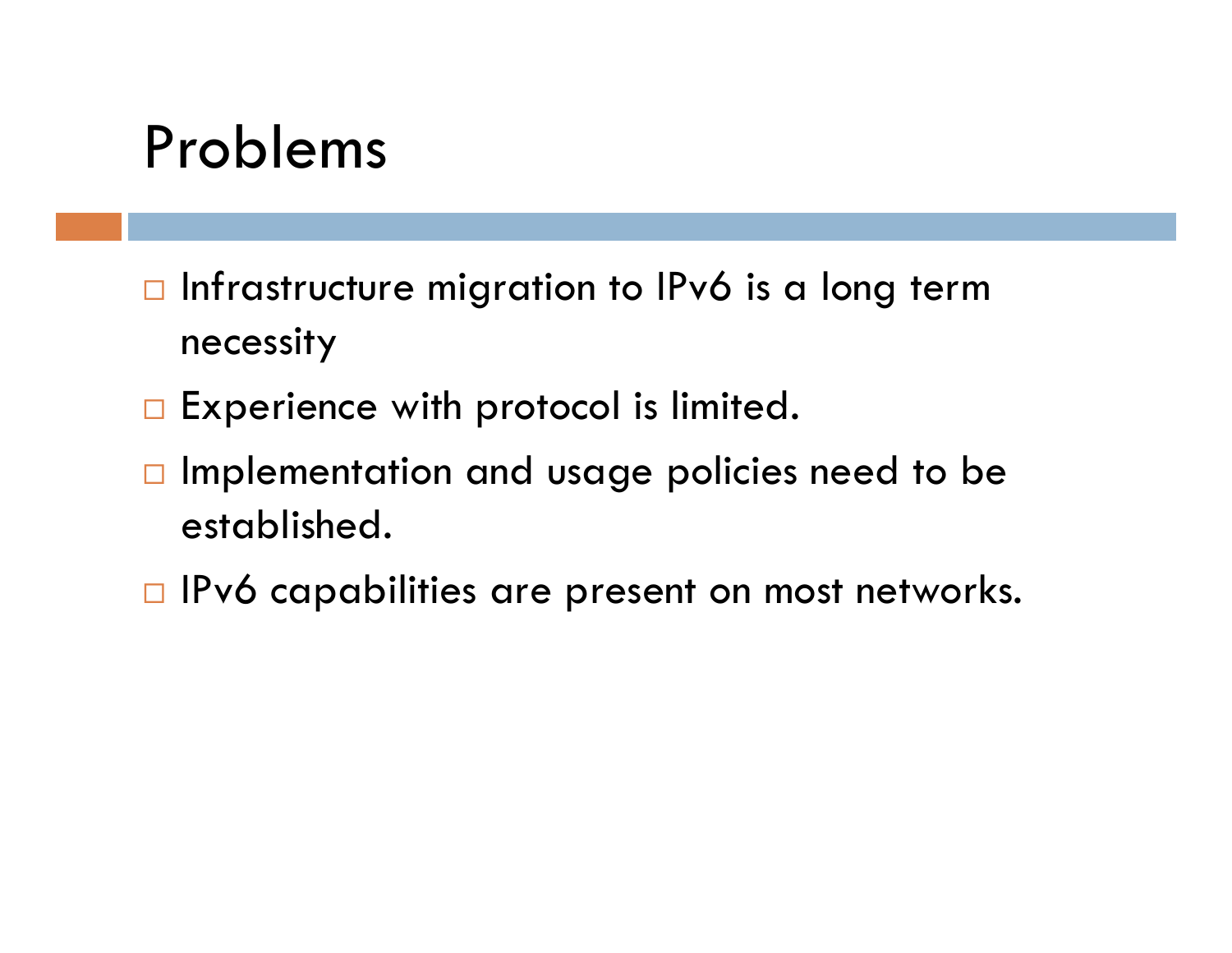### Issues for Consideration

- $\Box$  IPv4 to IPv6 migration affects entire network
	- **I** Improper procedures could result in service unavailability
- □ Replace "middleware" with End to End (E2E) administration policy
- $\square$  New protocol capabilities ease network administration
- □ Rapidly developing associated technologies (IPsec, QOS, etc.)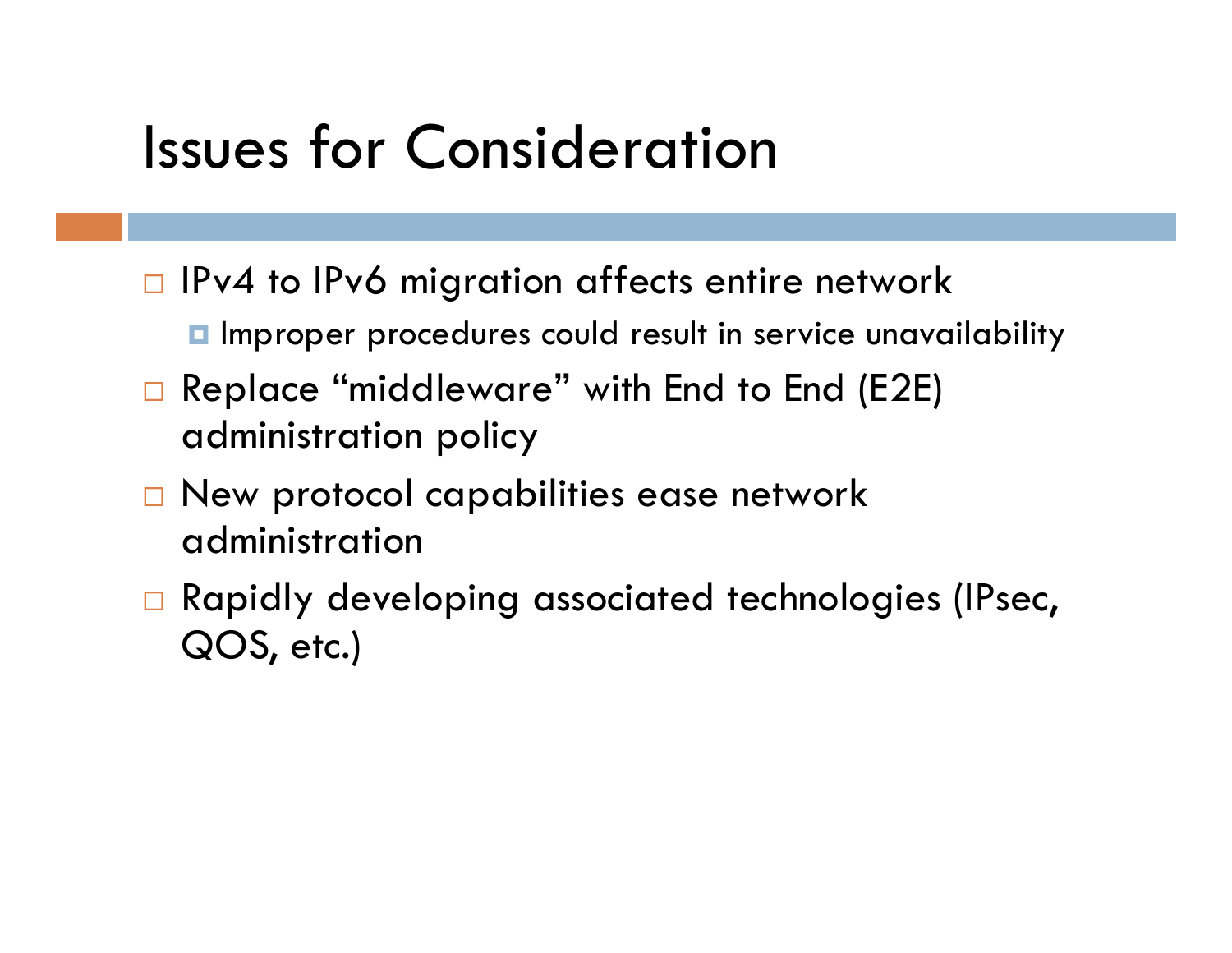# Policy First

- □ Policy is key to a successful IPv6 strategy
- □ Options for IPv6 Migration:
	- **□** Ignore IPv6
	- **Inmediate IPv6 migration**
	- **Develop an immediate, short term and long term** migration strategy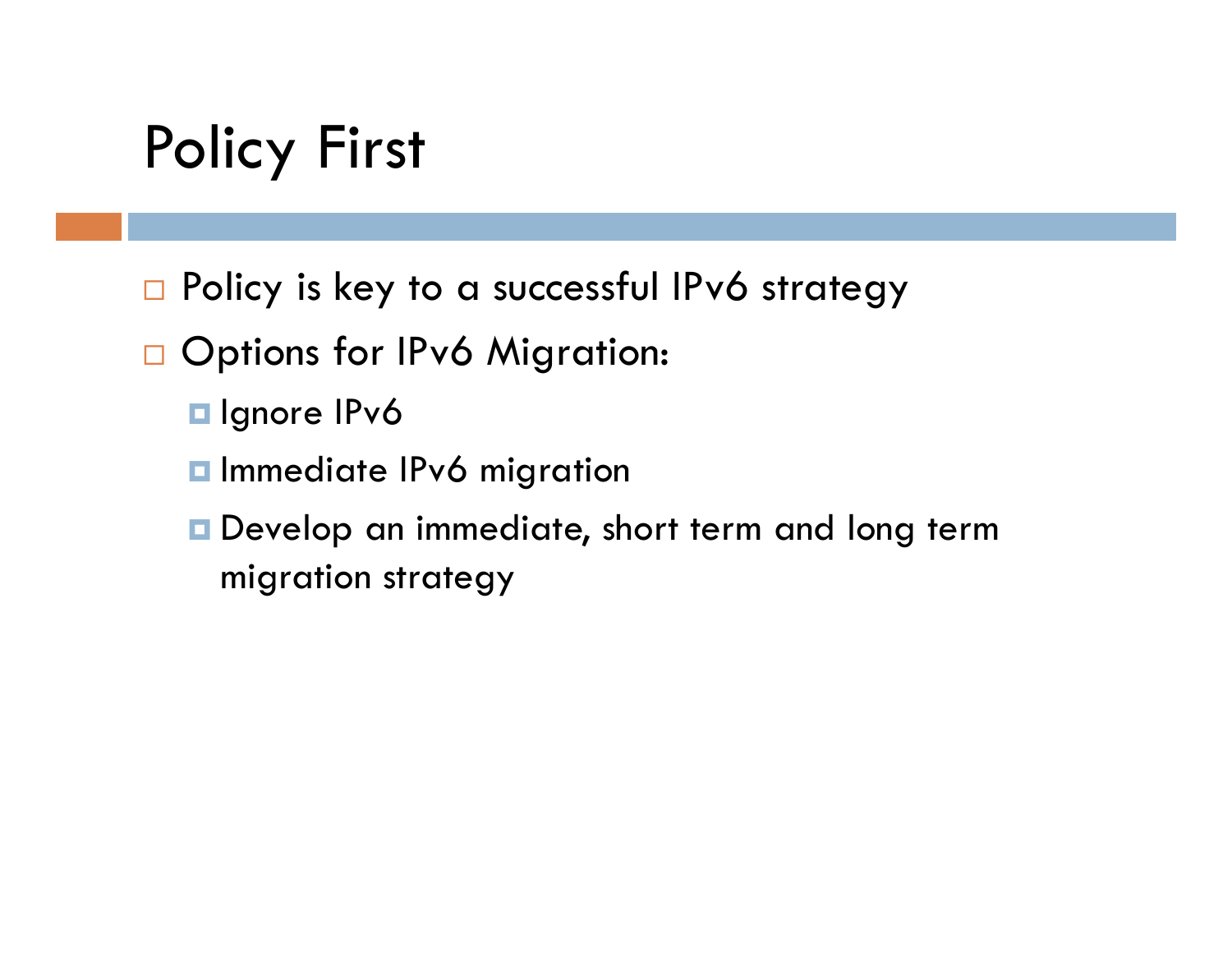# Option: Ignore IPv6

- $\overline{\Box}$  Not feasible in the long term
- □ Current enterprise Operating Systems are already equipped with IPv6
	- Windows Vista, Windows Server 2008
	- **Linux, UNIX**
	- **<u>n</u>** Installable on:
		- Windows XP
		- Windows Server 2003
- □ Common risks associated with unmanaged IPv6
	- **Q** Covert communication channels
	- **<u>u</u>** Unauthorized resource use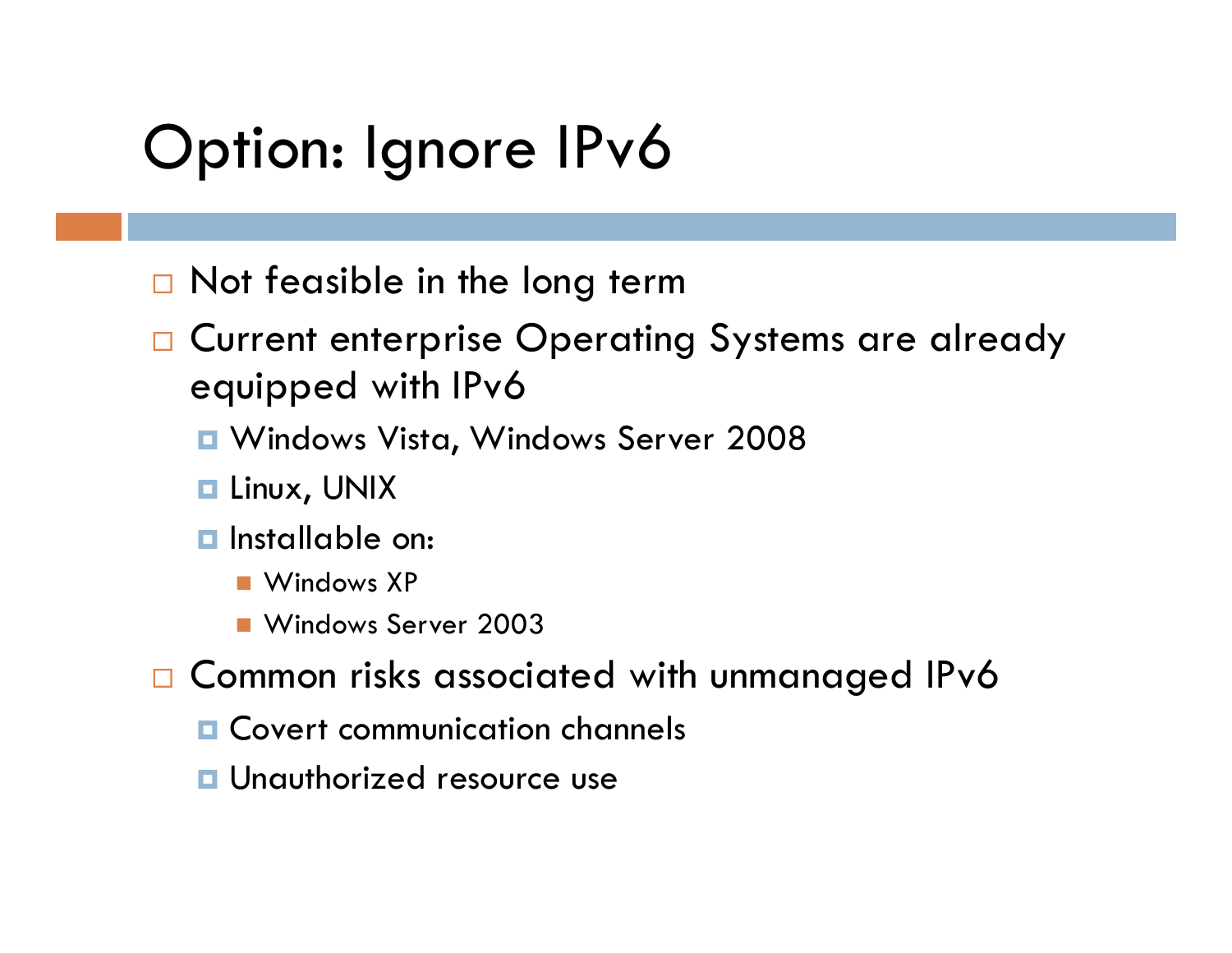### Option: Immediate Migration

#### $\Box$ Advantages

- **n** Nearly unlimited, (currently) free IP addresses
- $\Box$ Native QoS functionality
- □ Native IPSec functionality
- □ MTU advertisement to eliminate packet fragmentation
- $\Box$ Auto-configuration on a large scale
- $\Box$  Increased network service availability
	- Multiple routers create a "no single point of failure" environment
	- H all available routes and subnets used automatically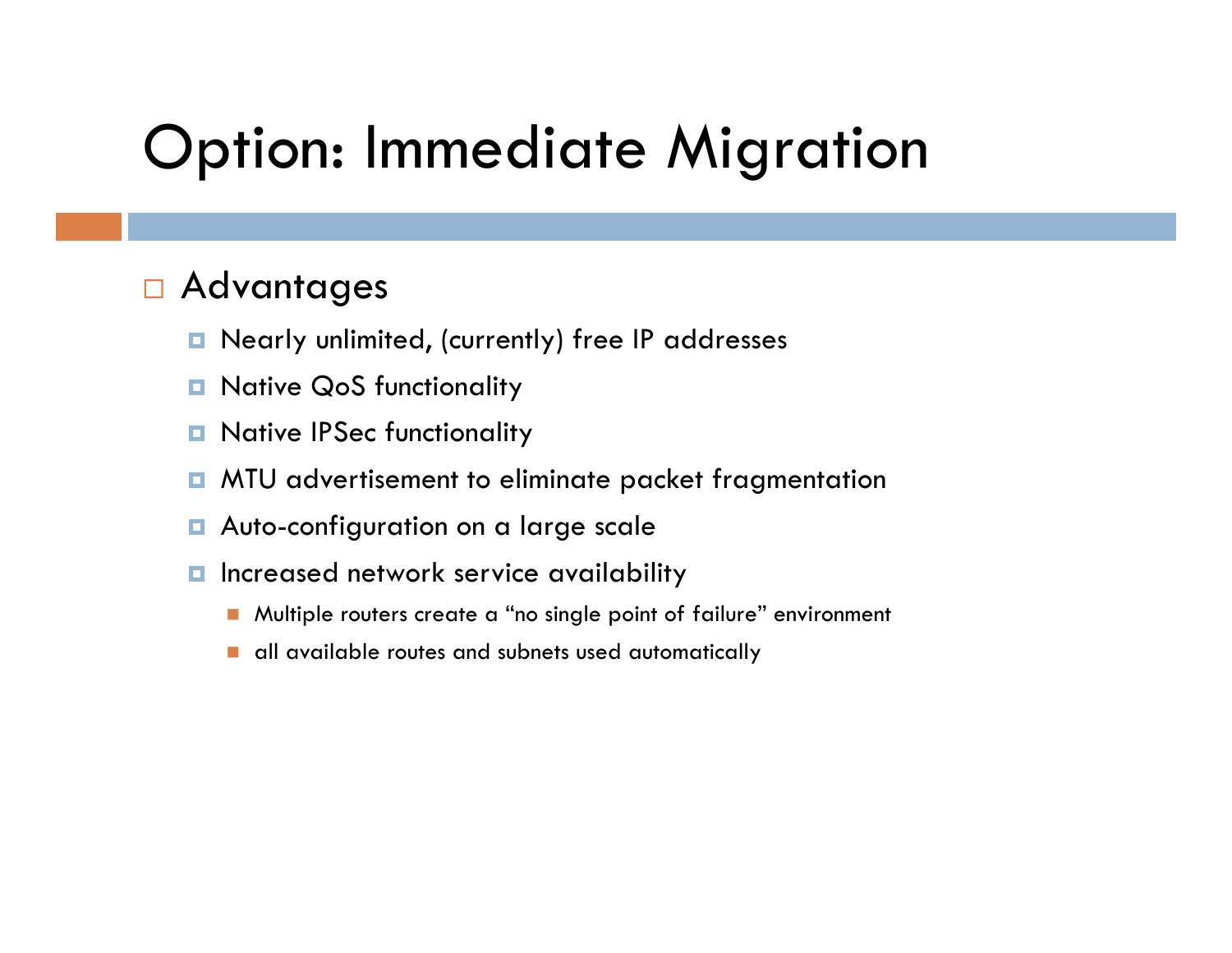### Option: Immediate Migration

#### $\Box$ **Disadvantages**

- **n** Management and security models are still developing
- Associated technologies are still maturing to leverage IPv6 abilities
- **E** Software compatibility
	- **IF IPsec for IPv6 on XP not production-quality**
	- **E** Custom software requires patching
- Vendors may not leverage all IPv6 capabilities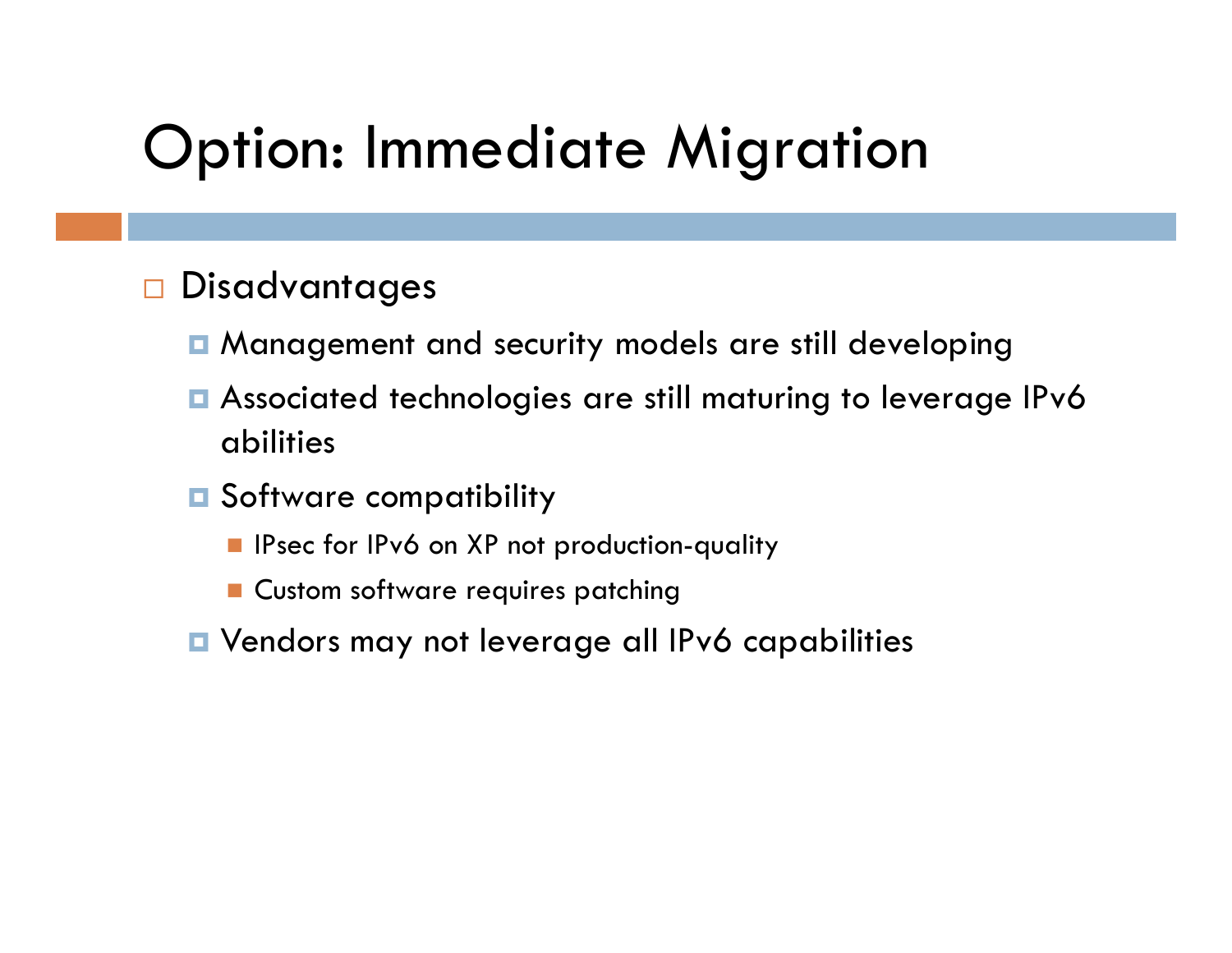### Option: Develop Strategies

- $\Box$  Immediate Policy
	- Deal with unmonitored IPv6 communication
	- Administration details:
		- Block IPv6 and IPv6-over-IPv4 tunneled traffic
		- Monitor intranet and network border for unauthorized IPv6 traffic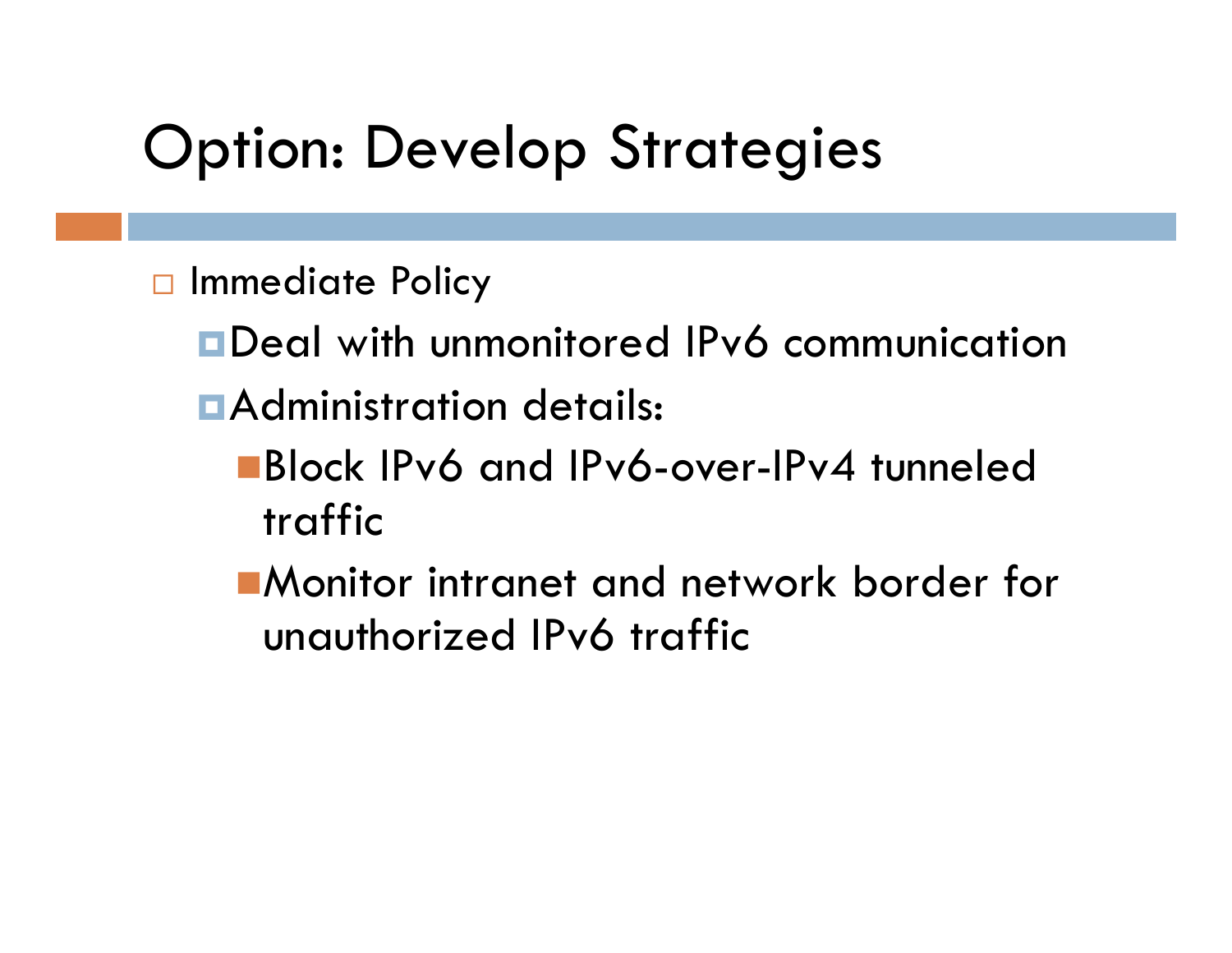# Option: Develop Strategies

#### $\Box$ Short-term Policy

- **P** Provide limited IPv6 connectivity necessary for training or business needs
- **u** Use one of many IPv6 transition mechanisms
- **P** Provide linear path for eventual full IPv6 connectivity
- Administration Recommendations:
	- $\blacksquare$  Train necessary staff.
	- **Audit equipment for IPv6 compatibility, then upgrade as business** needs require
	- Enable gateway IPv6 addressing at the gateway as necessary, via tunneling or allotment from the ISP
	- **E** Enable dual IPv4 and IPv6 stacks as necessary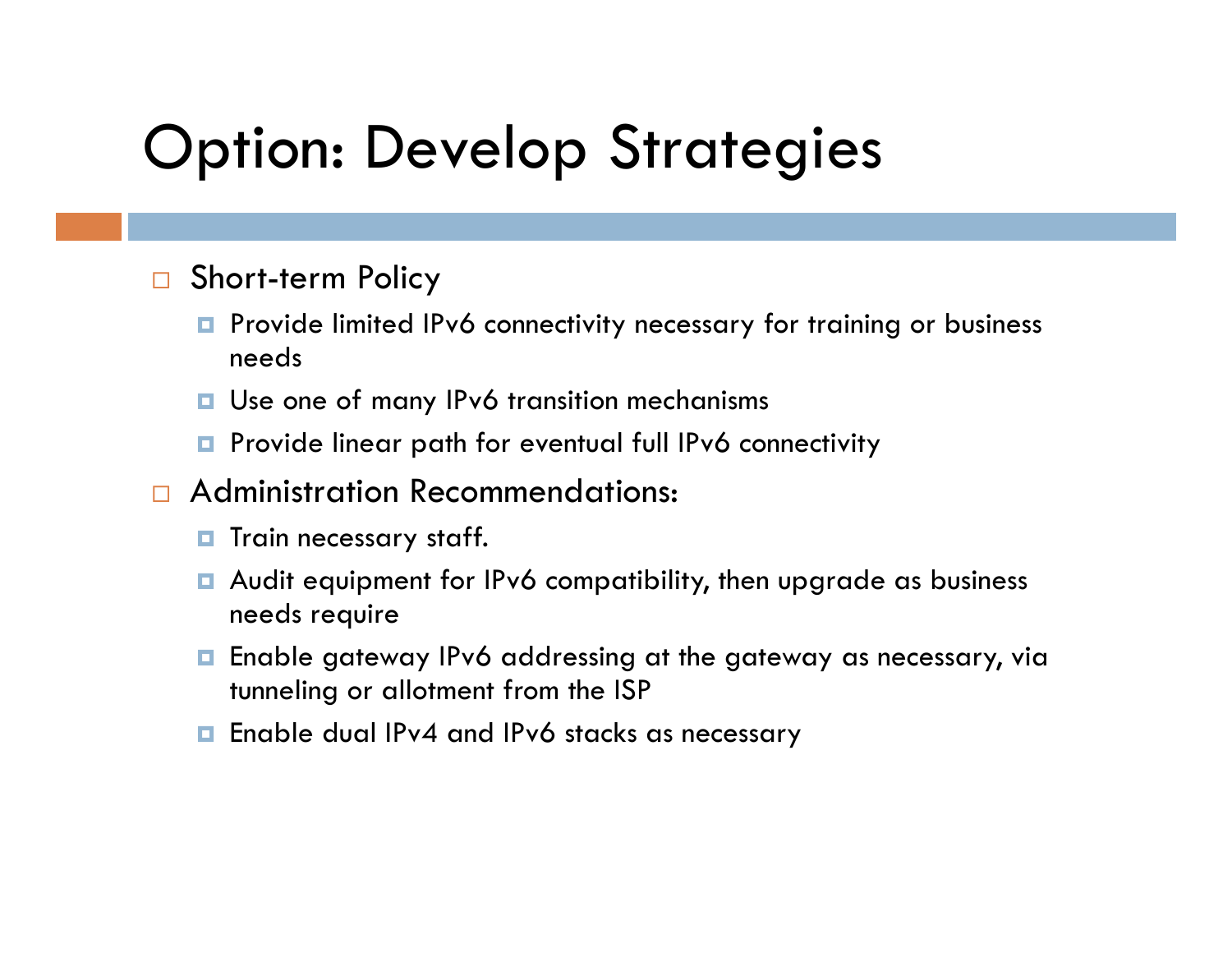### IPv4 to IPv6 Transition Mechanisms

- $\Box$  **Dual Stack**: Requires using both an IPv4 and an IPv6 stack on a single host. Allows the host to send and receive both types of packets.
- $\Box$  **Tunneling**: Encapsulating IPv6 packets in IPv4 packets to allow transmission over IPv4 only devices and tunnels.
- $\Box$  **6to4**: Creating a mock IPv6 address space, using current IPv4 addresses. Tunneling is used to transmit IPv6 packets. Use on isolated networks is preferred.
- $\Box$  **Teredo**: Transmission of IPv6 packets using UDP. Requires *Teredo* specific hardware.
- $\Box$  **Stateless IP/ICMP Translation** (SIIT): Allows IPv4-only hosts to translate IPv6 packets into IPv4 and vice versa. Requires a SIIT gateway.
- **Application Layer Proxy:** A web proxy running a dual-stacked host can provided connections to both IPv4 and IPv6 regardless of the sending or receiving IP version.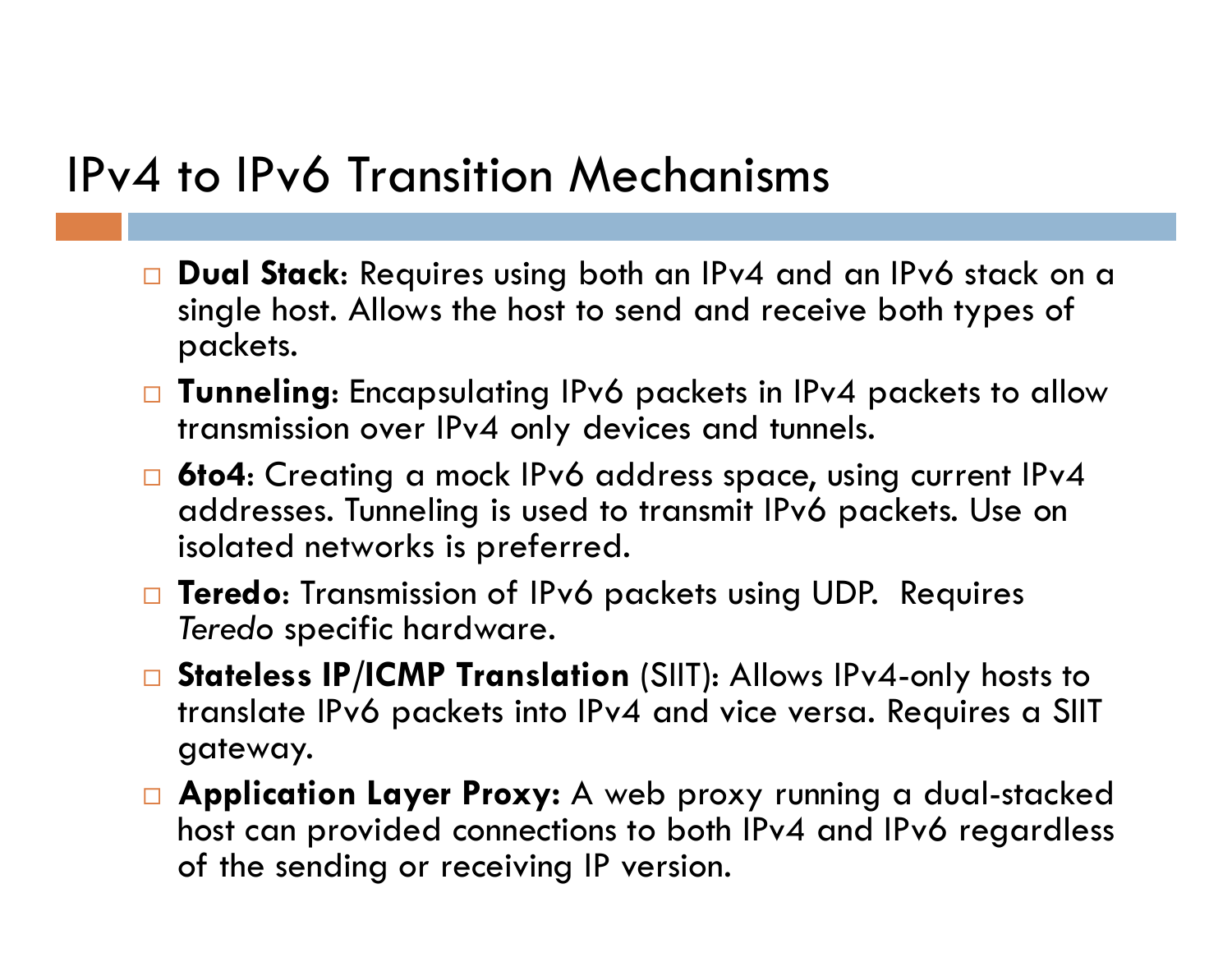### Recommended Option: Develop Strategies

### □ Long-term Policy

- **IPv6** implementation and administration methodologies to mature rapidly as the U.S. Federal Government migrates to IPv6
- **E** Ensure long-term policy is malleable
	- **Dimides Dramatic changes may be necessary in case technology changes** dramatically
	- **Expect associated technologies to also change as they mature**
- **Goal is eventual full IPv6 connectivity** 
	- Expect IPv4 capability to be maintained indefinitely